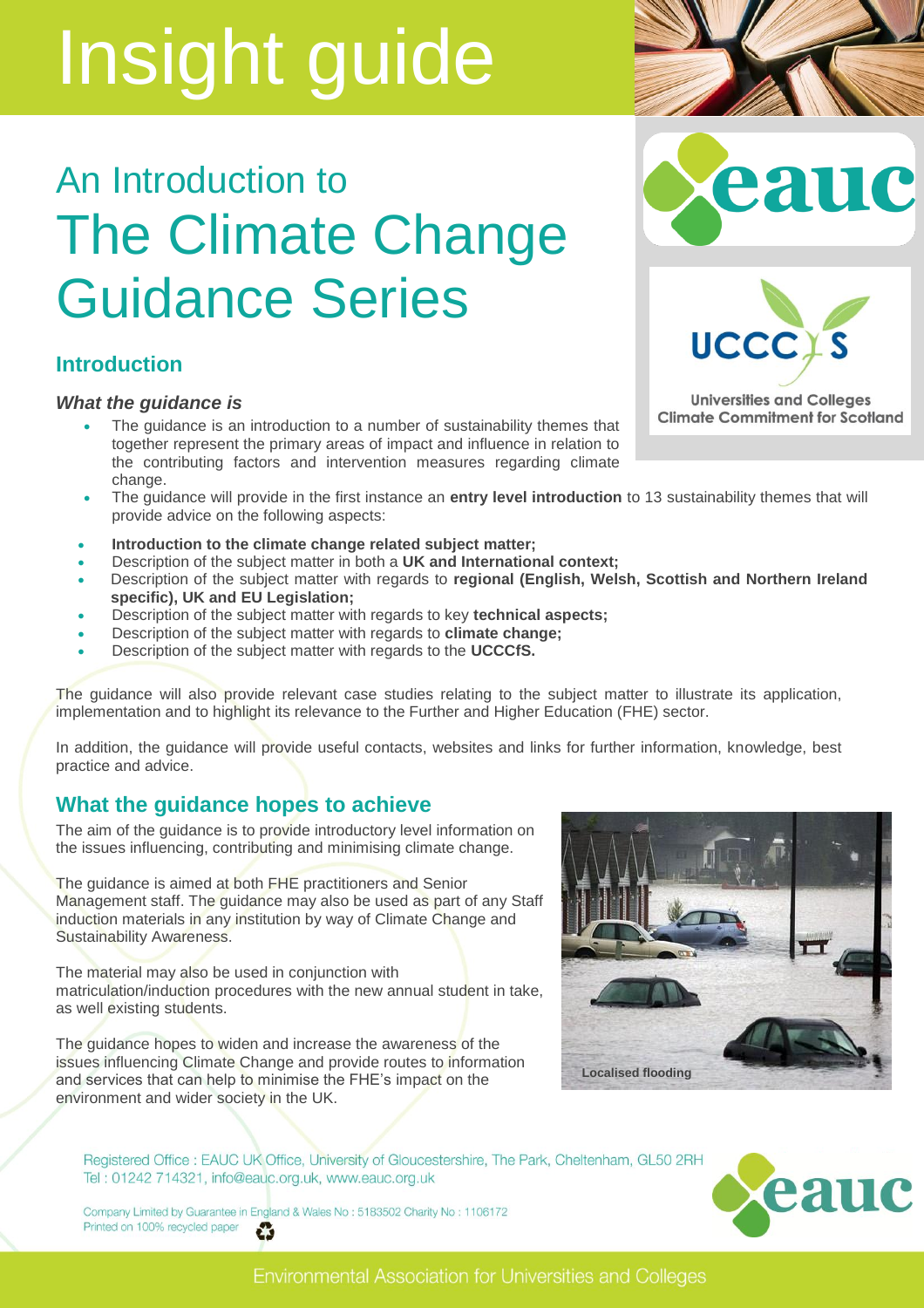

# **Climate Change themes that are covered by this guidance**

The areas covered in this guidance mirror include the following 13 themes:

- **1. Water Management;**
- **2. Waste Management and Recycling;**
- **3. Renewable Energy;**
- **4. Transportation and Travel Planning;**
- **5. Carbon Emission Reduction;**
- **6. Procurement and Trade;**
- **7. Energy Efficiency;**
- **8. Information and Communication Technology;**
- **9. Sustainable Design, Construction and Building Materials;**
- **10. Biodiversity;**
- **11. Community;**
- **12. Sustainable Development; and**
- **13. Behaviour Change.**

#### **How to use the guidance**

There are five areas (climate change; legislation; cost; carbon emissions and sustainability management) that each introductory guidance will address in turn before focussing on FHE subject specific case studies and the business case for addressing the particular climate change issue.

Each of these sections has a clear icon denoting what the area is and a rigid format that is followed throughout the guidance series for consistency and ease of use. The following page provides an illustration of this and describes the type of information that will be detailed in each of the sections.

#### **Direct and Indirect impacts upon Climate Change**

This section will address the aspects of climate change where the subject area will have a direct and indirect impact. This may include issues such as:

- **Resource use;**
- **Health;**
- **Pollution and Toxicity;**
- **Climatic trends and forecasts;** and
- **Community and well being.**

#### **Legislation**

This section will address all aspects of legislation and regulation that relates to this subject area and will cover:

- **English, Welsh, Scottish and Northern Ireland specific Legislation;**
- **UK Legislation;**
- **European Union Legislation;**
- **Local, National and International Initiatives;** and
- **Local, National and International Targets and Commitments.**

Registered Office : EAUC UK Office, University of Gloucestershire, The Park, Cheltenham, GL50 2RH Tel: 01242 714321, info@eauc.org.uk, www.eauc.org.uk

Company Limited by Guarantee in England & Wales No: 5183502 Charity No: 1106172 Printed on 100% recycled paper Ũ







#### **Environmental Association for Universities and Colleges**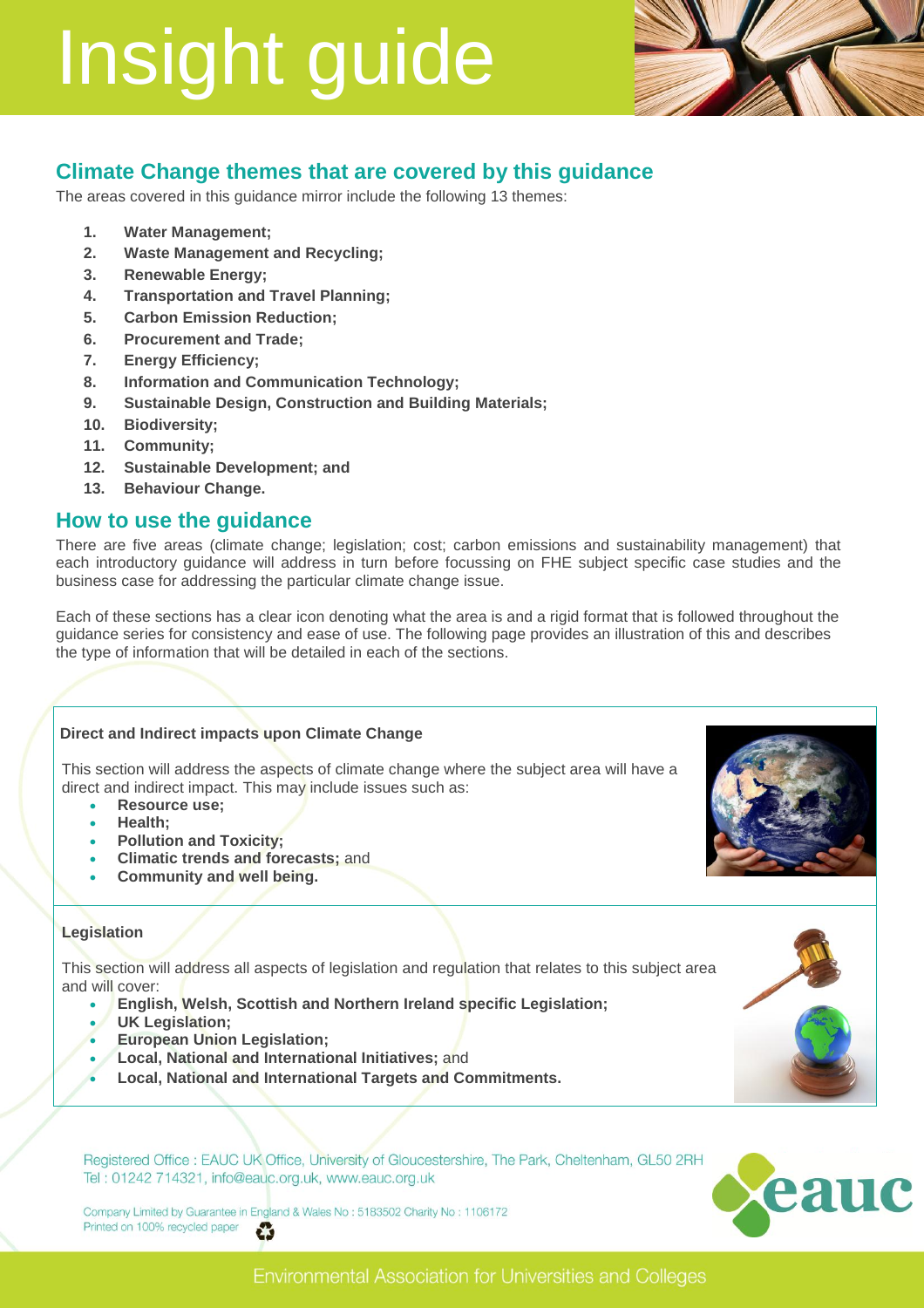

#### **Cost**

This section will address all aspects relating to the cost of addressing and for not addressing the subject. Cost in this instance will be measured purely in financial terms. The section will address and suggest:

- **Low level/cost intervention measures;**
- **Medium level/cost intervention measures;** and
- **High level/cost intervention measures**

#### **Carbon Emissions**

As the title of this section suggests, it will address all related aspects of carbon emissions in terms of and in relations to:

- **Targets;**
- **Measurement;**
- **Management;**
- **Reduction;** and
- **Reporting.**

#### **Sustainability Management**

This section will relate the subject area to its relevance within sustainability management by addressing:

- **Why it is relevant;** and
- **Its level of importance.**

## **Specific Impact at Estates Level**

#### *What and how to manage your ………..*

This section will specifically address all aspects of the subject area within the FHE context and provide relevant case study details where appropriate.

This section will also highlight both best practice and process within the UK FHE sector.

### **The Business Case for…**

This section will make the business case for addressing the subject matter and will provide relevant evidence for practitioners to present to their finance departments and senior management that cover:

- **Short, medium and long term cost savings;**
- **Expected carbon emission reductions;** and
- **Leadership potential.**

This will be supported by summarised evidence from the EAUC campus wide impact matrix.

### **Potential for campus wide impacts**

This section will provide the user with a ready list illustrating the potential impact of a number of areas at a campus level ranging from:

- Low;
- Low/Moderate;

Registered Office : EAUC UK Office, University of Gloucestershire, The Park, Cheltenham, GL50 2RH Tel: 01242 714321, info@eauc.org.uk, www.eauc.org.uk

Company Limited by Guarantee in England & Wales No: 5183502 Charity No: 1106172 Printed on 100% recycled paper Ũ